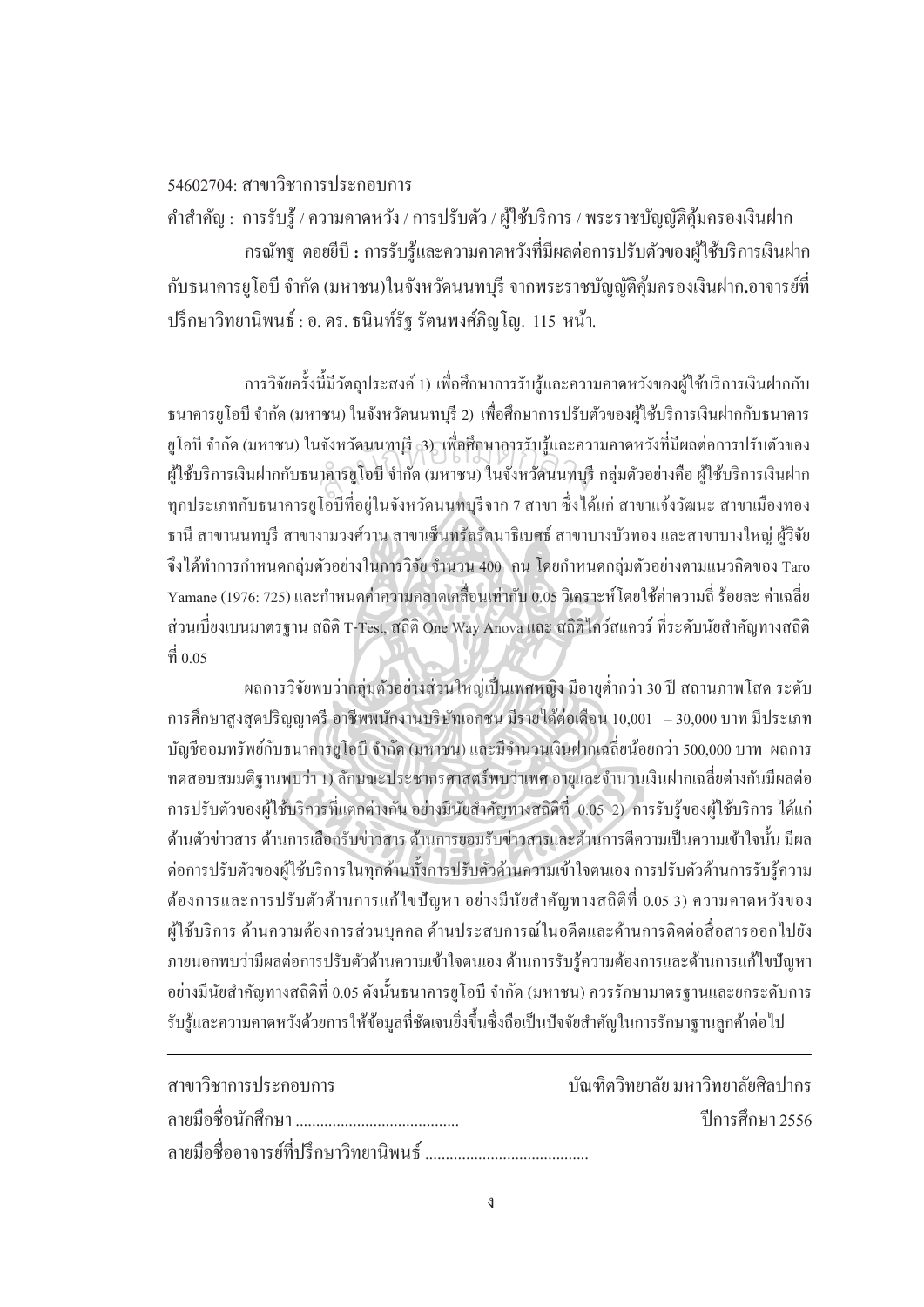54602704: MAJOR : ENTREPRENEURSHIP KEY WORDS : PERCEPTION / EXPECTATION / ADAPTION / SERVICE USER / DEPOSIT PROTECTION ACT

KORANAT TOIGEEBEE : PERCEPTIONS AND EXPECTATIONS THAT AFFECT THE ADJUSTMENT OF THE DEPOSITOR'S UNITED OVERSEA BANKS FROM THE DEPOSIT PROTECTION ACT IN NONTHABURI PROVINCE**.** THESIS ADVISOR : TANINRAT RATTANAPONGPINYO, Ph.D. 115 pp.

The purposes of this research were 1) to study the perceptions and expectations of the depositor's united oversea banks from the deposit protection act in Nonthaburi province**.** 2) to study the adjustment of the depositor's United Overseas Bank (from the deposit protection act in Nonthaburi Province. 3) to study the perceptions and expectations that affect the adjustment of the depositor's united oversea banks from the deposit protection act in Nonthaburi province**.** The sample group is the depositors of every type of United Overseas Bank in 7 branches of Nonthaburi Province, includes Chaengwattana Branch, Mueang Thong Thani Branch, Nonthaburi Branch, Ngamwongwan Branch, Central Rattanathibet Branch, Bang Bua Thong Branch, and Bang Yai Branch. The researcher has worked to define the sample group that consisted of 400 persons by defining the sample group based on the concept of Taro Yamanee (1976 : 725) and defining the tolerance that was equal to 0.05. The data were analyzed by using frequencies, averages, standard deviation, t-test Statistics, one way anova analysis and chi-Square Statistics as 0.05 of the level of the statistical significance. Branch, Nonthaburi Branch, Ngamwongw<br>ong Branch, and Bang Yai Branch. The r<br>t consisted of 400 persons by defining i<br>anee (1976 : 725) and defining the tolera

 The research shows that most of the sample group was females who are under 30 years of age. They are single. The maximum level of their education is bachelor's degree. They worked for private companies, who had monthly income between 10,001 baht and 30,000 baht. They had United Overseas Bank (Thai) PLC'ssavings accounts. Their average deposit amounts were less than 500,000 baht. The result of the hypothesis test showed that 1) the demographic characteristics indicated that different genders, ages, and average deposit amounts affected the different adaption of each service user as 0.05 of the statistical significance. 2) The perceptions of the service users such as information, choosing information, information acceptance, and understanding interpretation had an effect on the adaption of the service users in all aspects including the adaption of self-understanding, the adaption of perception, adaption needs as 0.05 of the statistical significance. 3) Service users' expectations of personal needs, past experiences, and public communications demonstrate that they affected the adaption of self-understanding, perception needs as 0.05 of the statistical significance. Therefore, United Overseas Bank (Thai) PLC should maintain and raise its standards of perceptions and expectations by providing more clear information, which is an important factor in maintaining customer database.

| Program of Entrepreneurship | Graduate School, Silpakorn University |
|-----------------------------|---------------------------------------|
|                             | Academic Year 2013                    |
|                             |                                       |